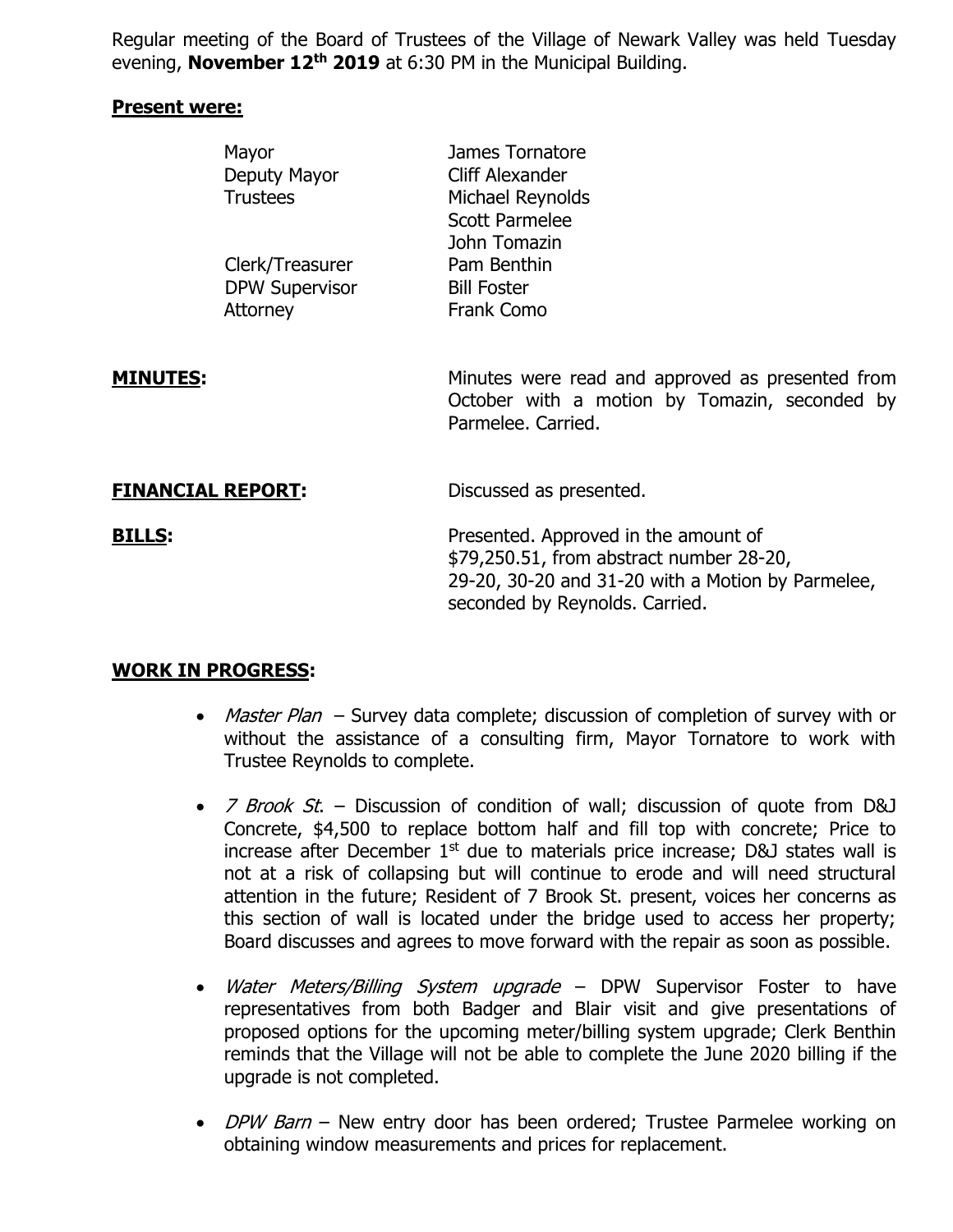### **GUESTS/Privilege of the Floor:**

- Carol Forde Review of 2018 for the Library and all they were able to accomplish; Discussion of all services/activities the Library offers to the community; Discussion of the Library collaborating with the Joint Summer Rec program in the summer.
- Mer Barrett Holiday Magic preparation is underway, Santa will be entertaining children in the EMS garage bays instead of the prior plan to be located at K's Kitchen, due to safety concerns of crossing Main St.; Chamber is seeking donations from its members and municipalities if possible to help with all the activities and entertainment planned; Decorating to take place the weekend of Nov 30<sup>th</sup> & 31, NV Historical Society donating past decorations; next Movie Night November 23<sup>rd</sup>, *The Great Rupert aka "A Christmas Wish";* First Baptist Church is having their sign at the south end of the Village replaced, requesting to put up a sign on the north end of Main St. as well. Requires approval from NYS DOT being it is a state highway, then approval from either the Town or Village depending on location of sign placement.

# **NEW BUSINESS:**

| RESOLUTION #28-20 | Satisfactory Completion of Employee Probation (Copy<br>attached) – adopted with a motion by Reynolds,<br>seconded by Tomazin. Roll call vote. Alexander,<br>Reynolds, Parmelee, Tomazin, Tornatore. - Yes. 0 -<br>No. Carried.   |
|-------------------|----------------------------------------------------------------------------------------------------------------------------------------------------------------------------------------------------------------------------------|
| RESOLUTION #29-20 | Scheduling of General Village Election (Copy<br>attached) – adopted with a motion by Alexander,<br>seconded by Reynolds. Roll call vote. Alexander,<br>Reynolds, Parmelee, Tomazin, Tornatore. - Yes. 0 -<br>No. Carried.        |
| RESOLUTION #30-20 | Authorization of Repair to Slosson Creek Wall (Copy<br>attached) - adopted with a motion by Alexander,<br>seconded by Reynolds. Roll call vote. Alexander,<br>Reynolds, Parmelee, Tomazin, Tornatore. - Yes. 0 -<br>No. Carried. |

### **COMMITTEE REPORTS:**

• Code Enforcement – Foster/Parmelee – Follow up on permits; Stopwork orders issued; unregistered vehicle violations issued; No fire inspections this month; the Village Laundry mat will not be reopening due to septic system issues and the cost of the repair/replacement.